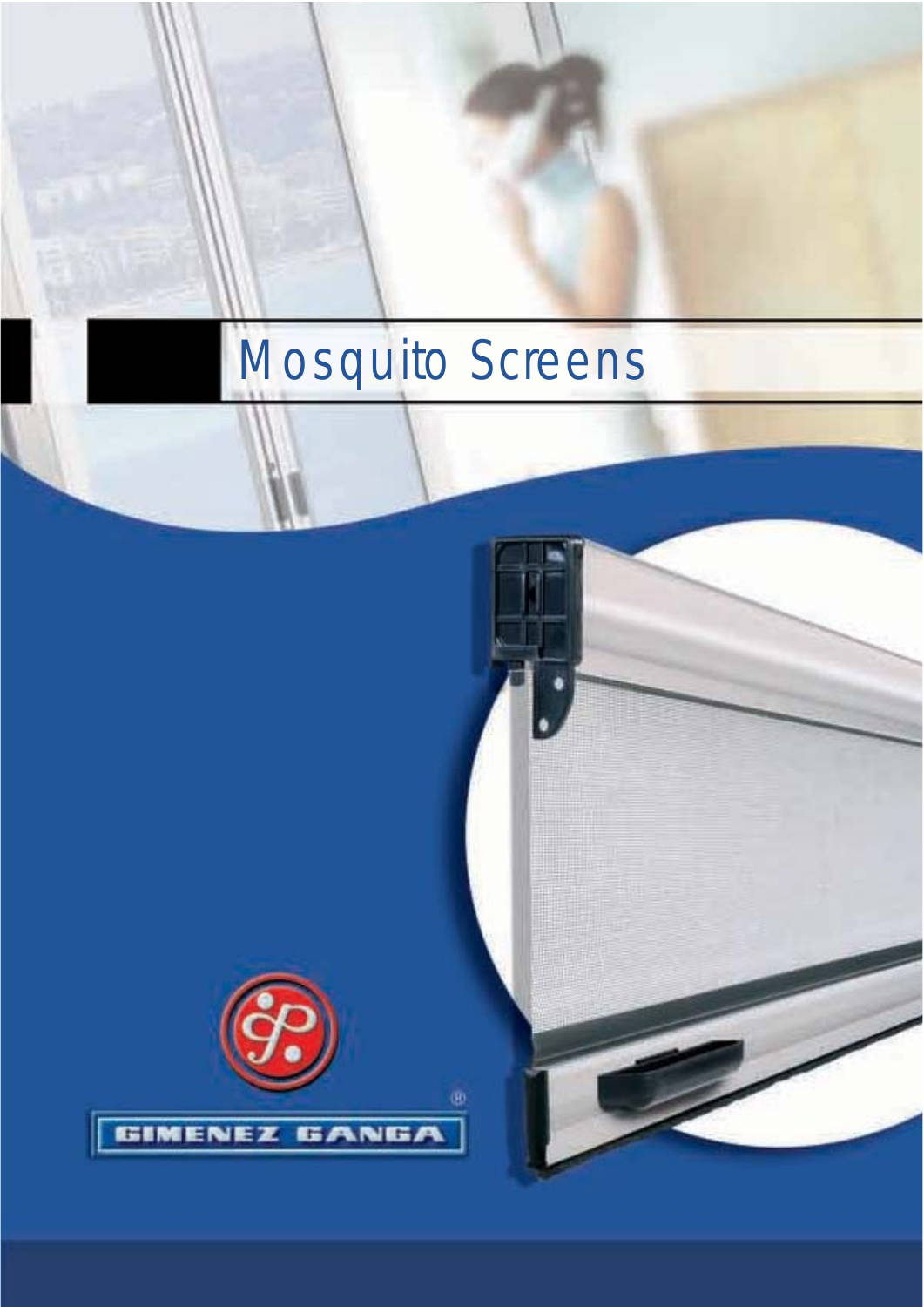By means of this catalogue we wish to inform our customers about all the different possibilities that our company have to adapt to the customer´s needs. We also have at your disposal a wide range of mosquito screens for all kinds of doors and windows available on the market.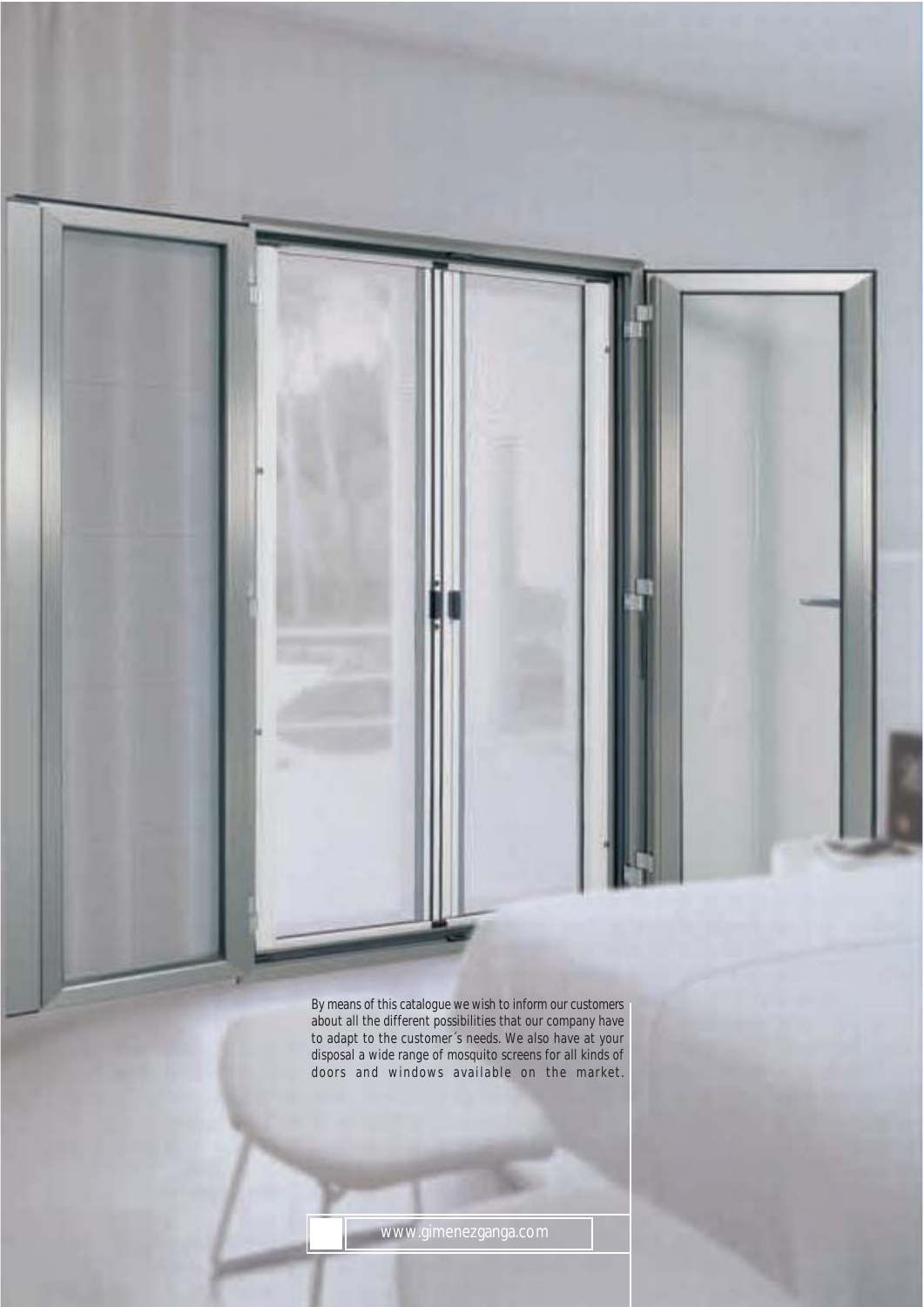

œ

# **Index**

| Fix mosquito screen (window)  Pag.1                     |  |
|---------------------------------------------------------|--|
| Sliding mosquito screen (window)  Pag.2                 |  |
| Rolling mosquito screen (window)  Pag.3                 |  |
| One leaf lateral rolling mosquito screen (door) - Pag.4 |  |
| Two leaves lateral rolling mosquito screen (door) Pag.5 |  |
| One leaf folding mosquito screen (door)  Pag.6          |  |
| Two leaves folding mosquito screen (door) Pag.7         |  |

Functionality and design to the service of the client









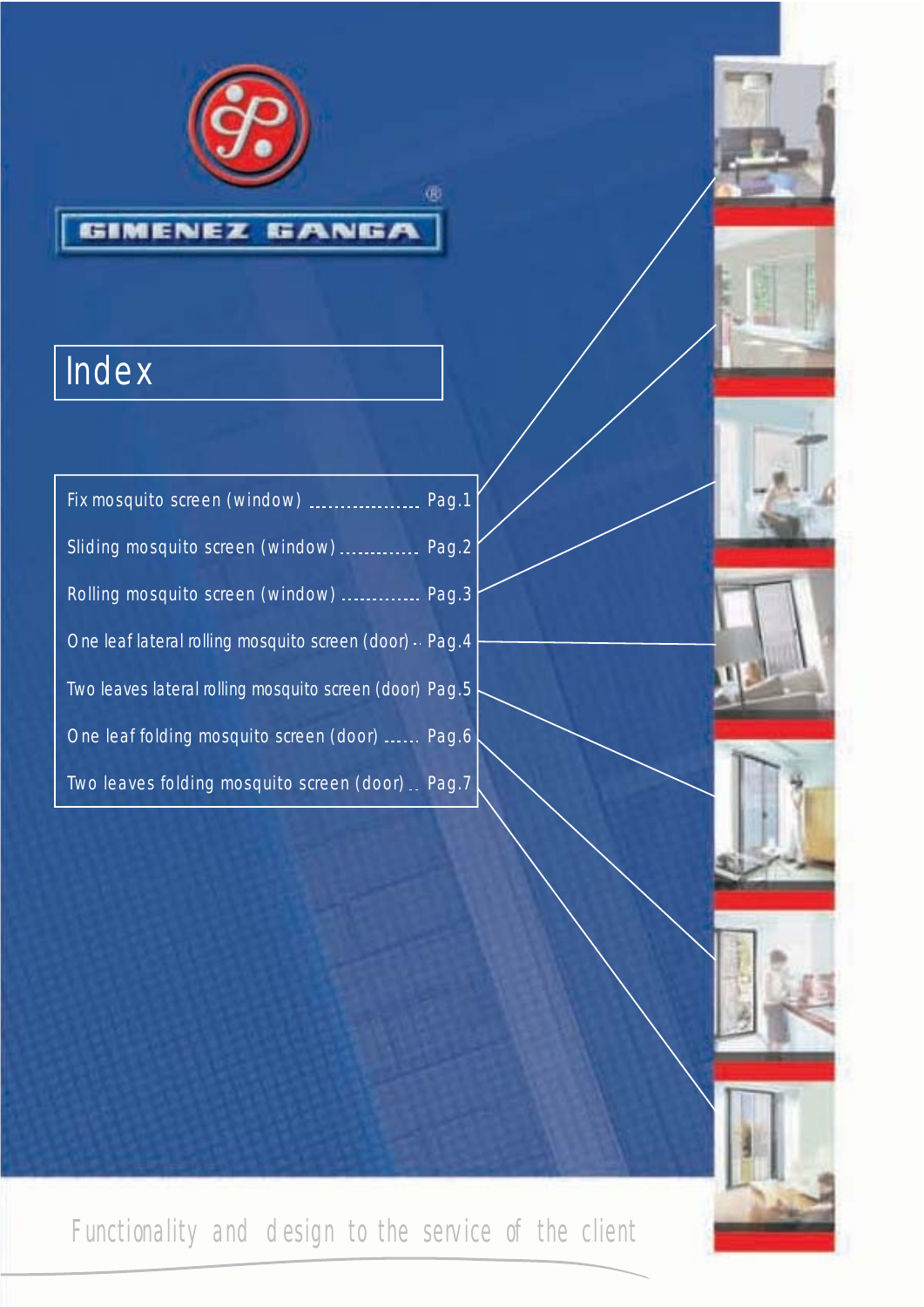

- Wide range of colours
- Low cost It does not need machinery cut for its manufacture

Fix screen made of aluminium and fiberglass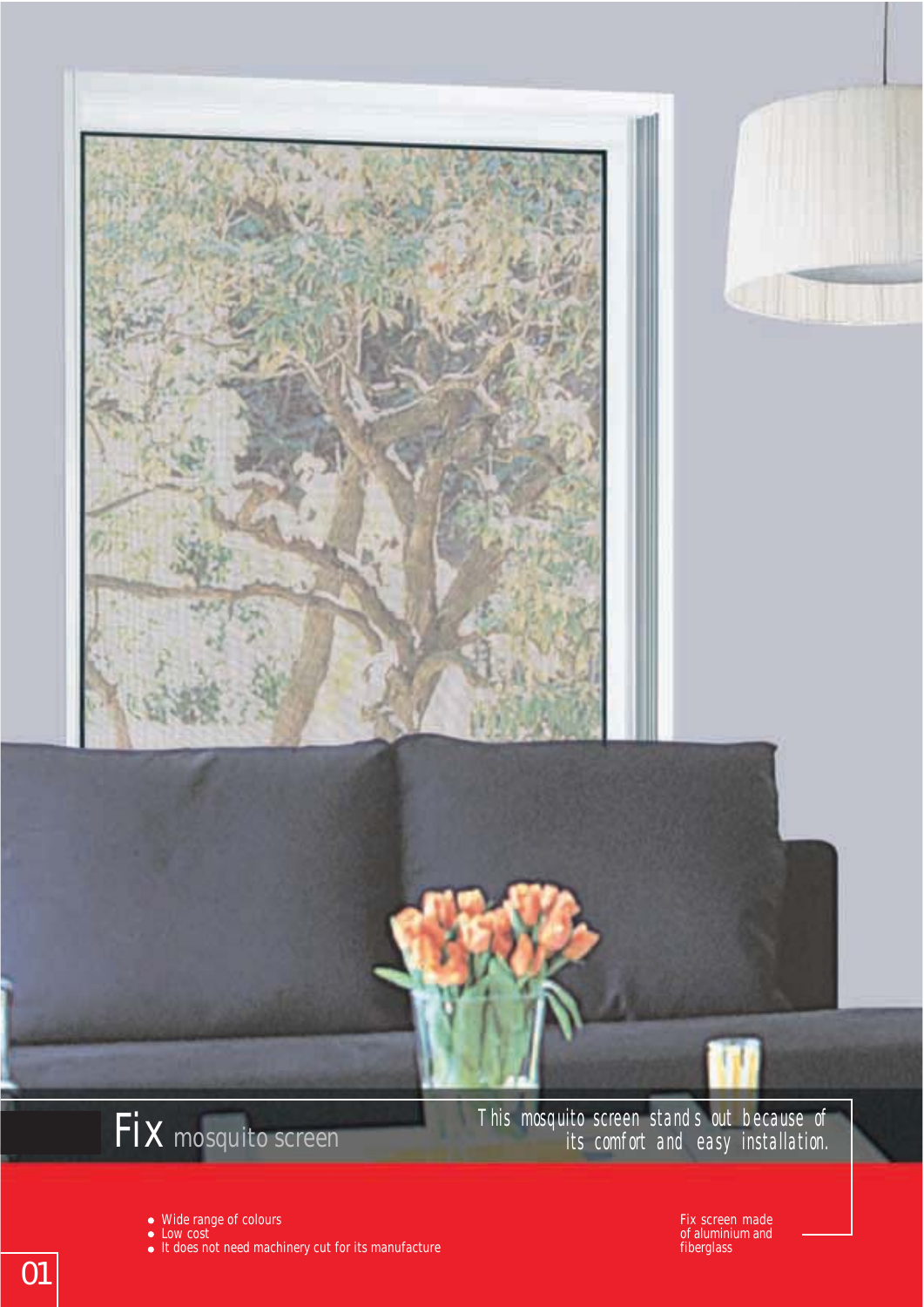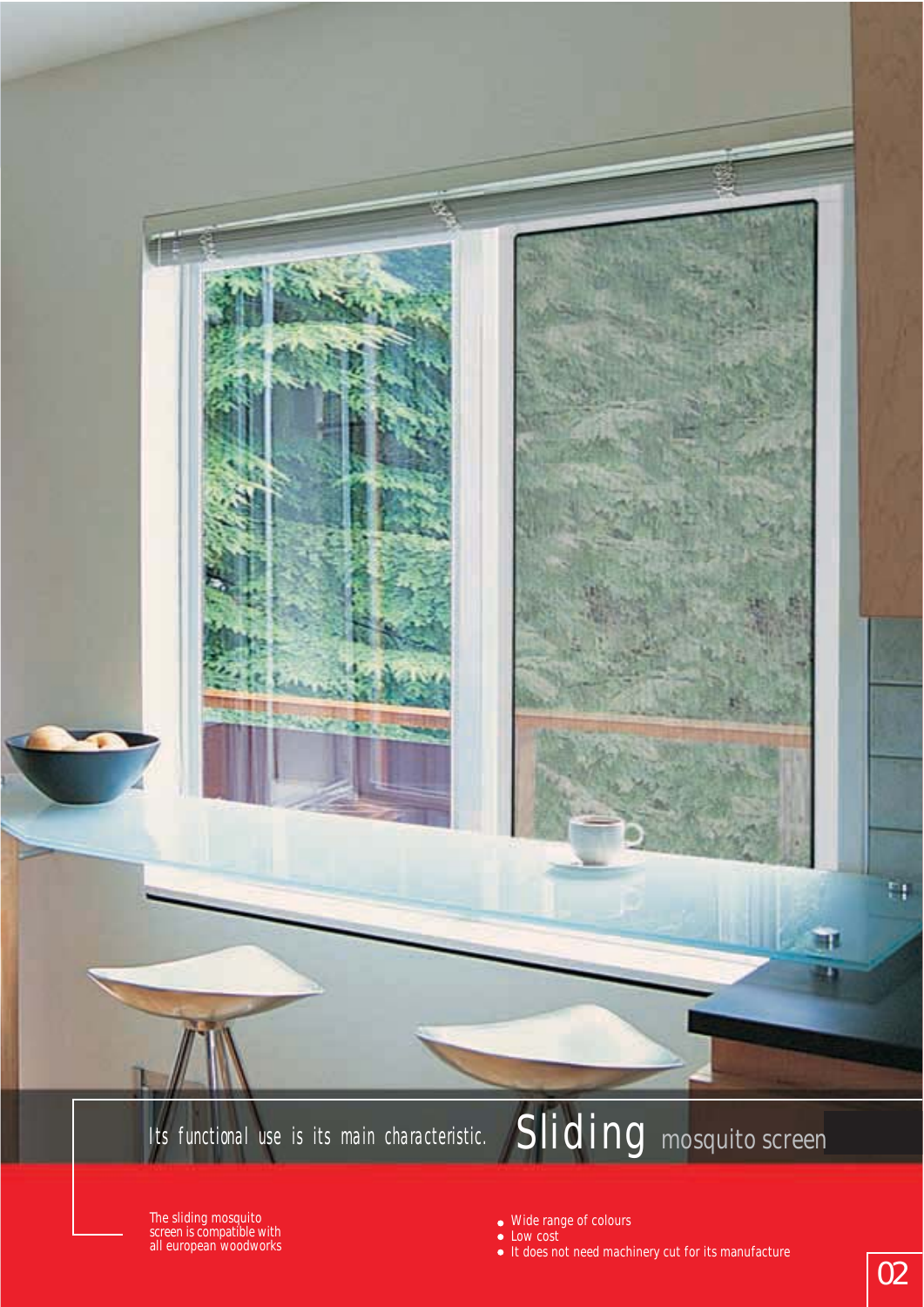

# Rolling *(window)*

#### Comfortable and practical system of closing

- Wide range of colours
- Assembly in compact system as directly to work
- Quick and easy assembly
- **Transparent**
- $\bullet$ Strong
- Made in aluminium and fiberglass
- $\bigcirc$  Made in aluminium and fiberglass<br>• Available in exact measurement or quartering for its assembly (screen of 240 cms.) Available in exact measurement or quartering for its assembly
- Available in 3 sizes of boxes 32 mm. (screen of 140 cms.) 36 mm. (screen of 140 cms.)<br>43 mm. (screen of 180 cms.)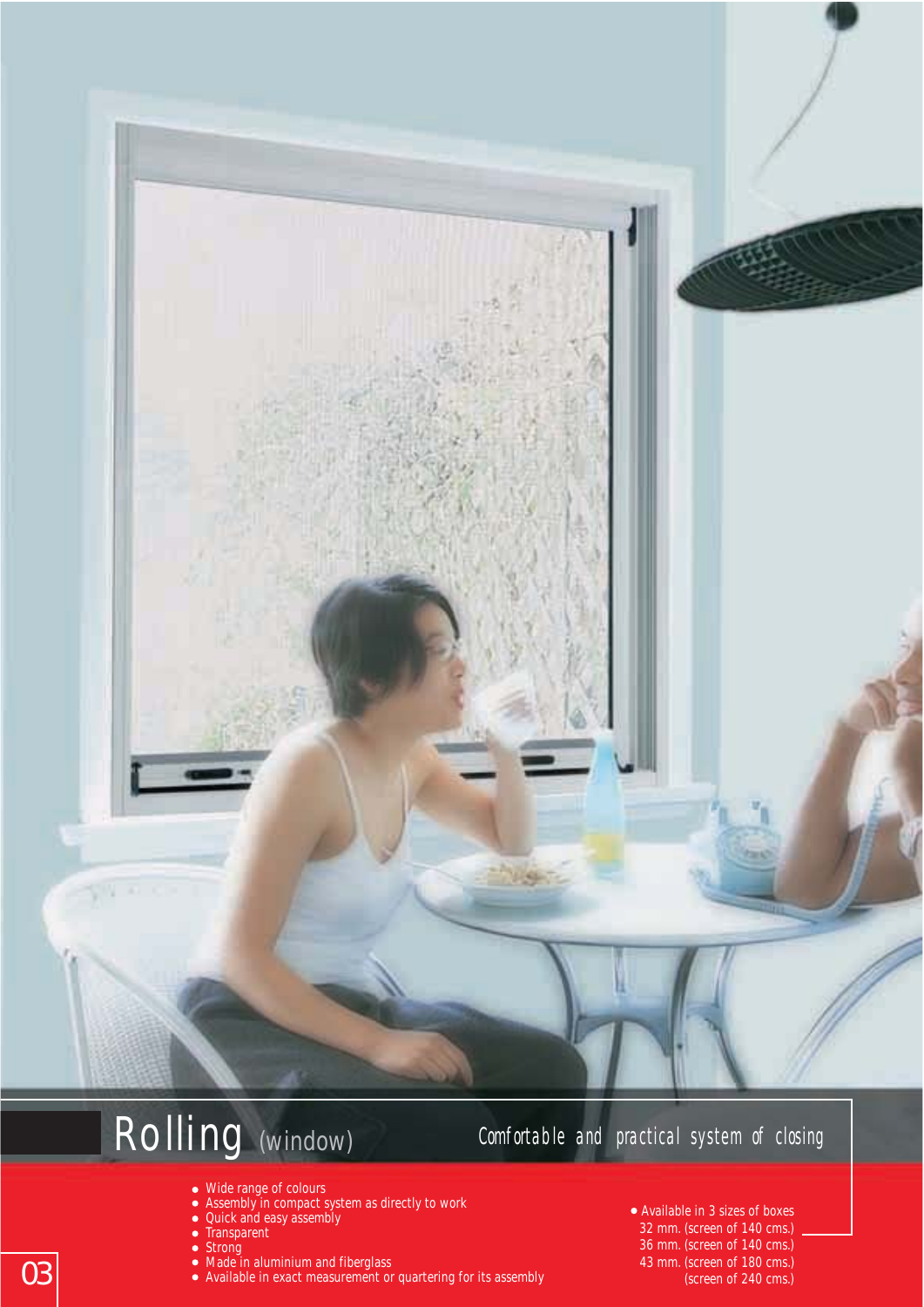

#### Magnetic lock with maximum comfort

Abailable in 2 sizes 36 mm. (screen of 140 cms.)

# *One leaf lateral* Rolling *mosquito screen*

- Wide range of colours
- $\bullet$ Assembly in compact system as directly to work
- $\bullet$ Quick and easy assembly
- $\bullet$ **Transparent**
- $\bullet$ Strong

43 mm. (screen of 180 cms.)

- (screen of 240 cms.)<br>• Available in exact measurement or quartering for its assembly<br>• Magnetic lock Made in aluminium and fiberglass Available in exact measurement or quartering for its assembly
	- Magnetic lock
		-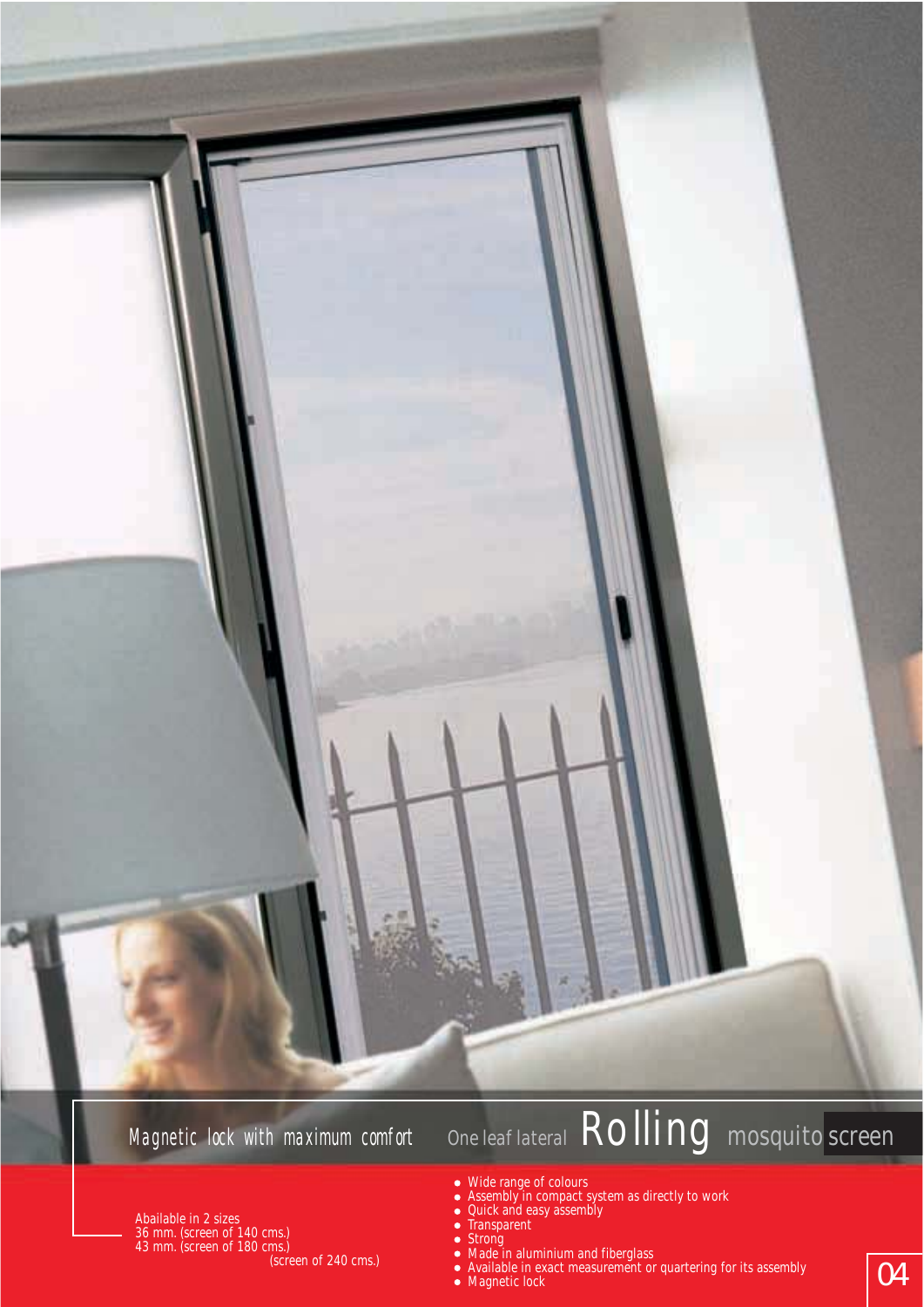*Two leaves lateral*Rolling *mosquito screen* Adapting to its space

- Wide range of colours
- $\bullet$ Assembly in compact system as directly to work
- $\bullet$ Quick and easy assembly
- **Transparent**
- Strong
- Made in aluminium and fiberglass
- Available in exact measurement or quartering for its assembly
- Magnetic lock
- Special to cover big opening

Available in 2 sizes 36 mm. (screen of 140 cms.) 43 mm. (screen of 180 cms.) (screen of 240 cms.)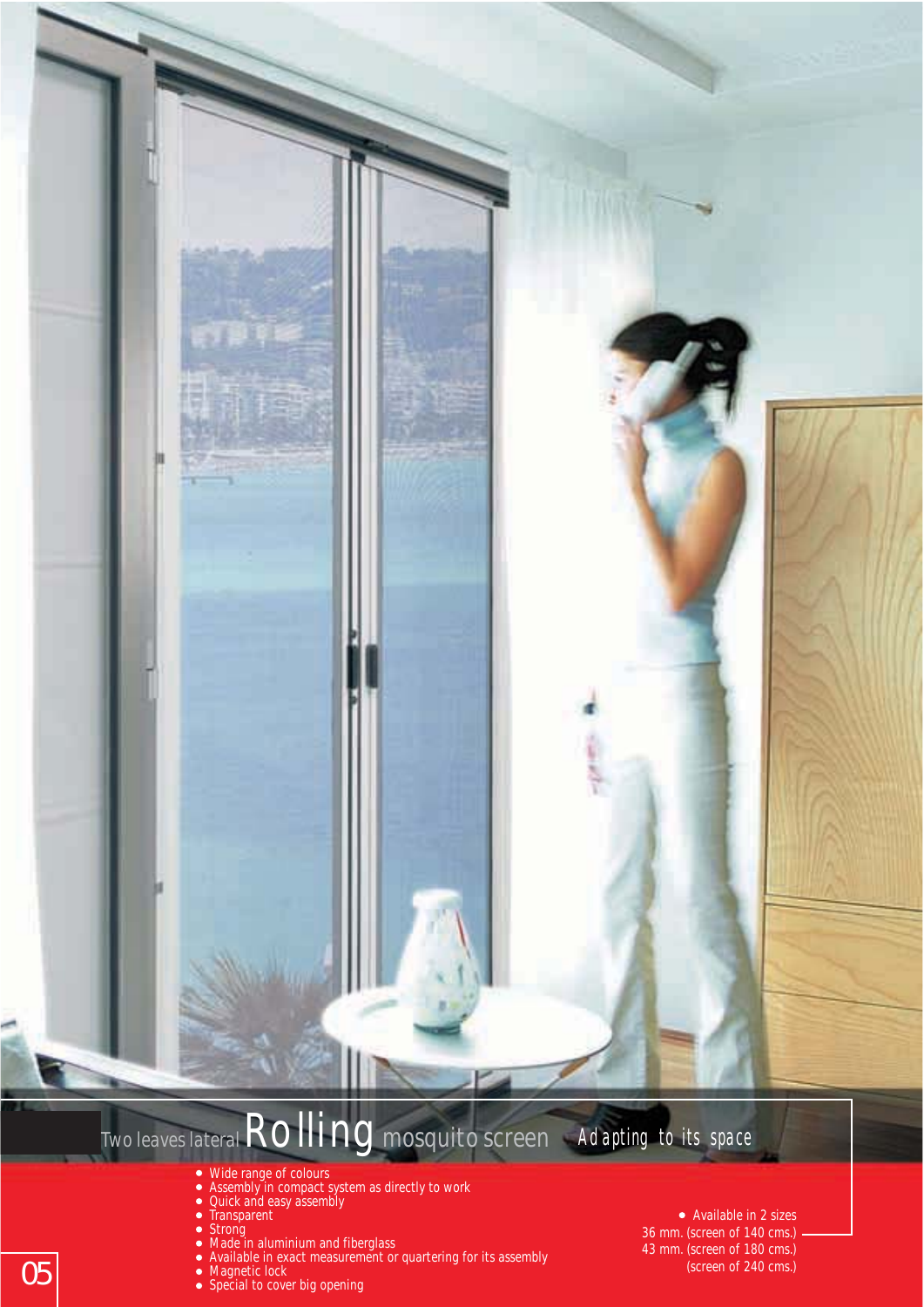

- Model ECO : without frame
- Model ELITE : with frame
- Magnetic lock
- It is supply in standar size kits for its later assembly
- Quick and easy assembly
- Ideal for areas with general crossing

Size of kits: 230 x 100 250 x 100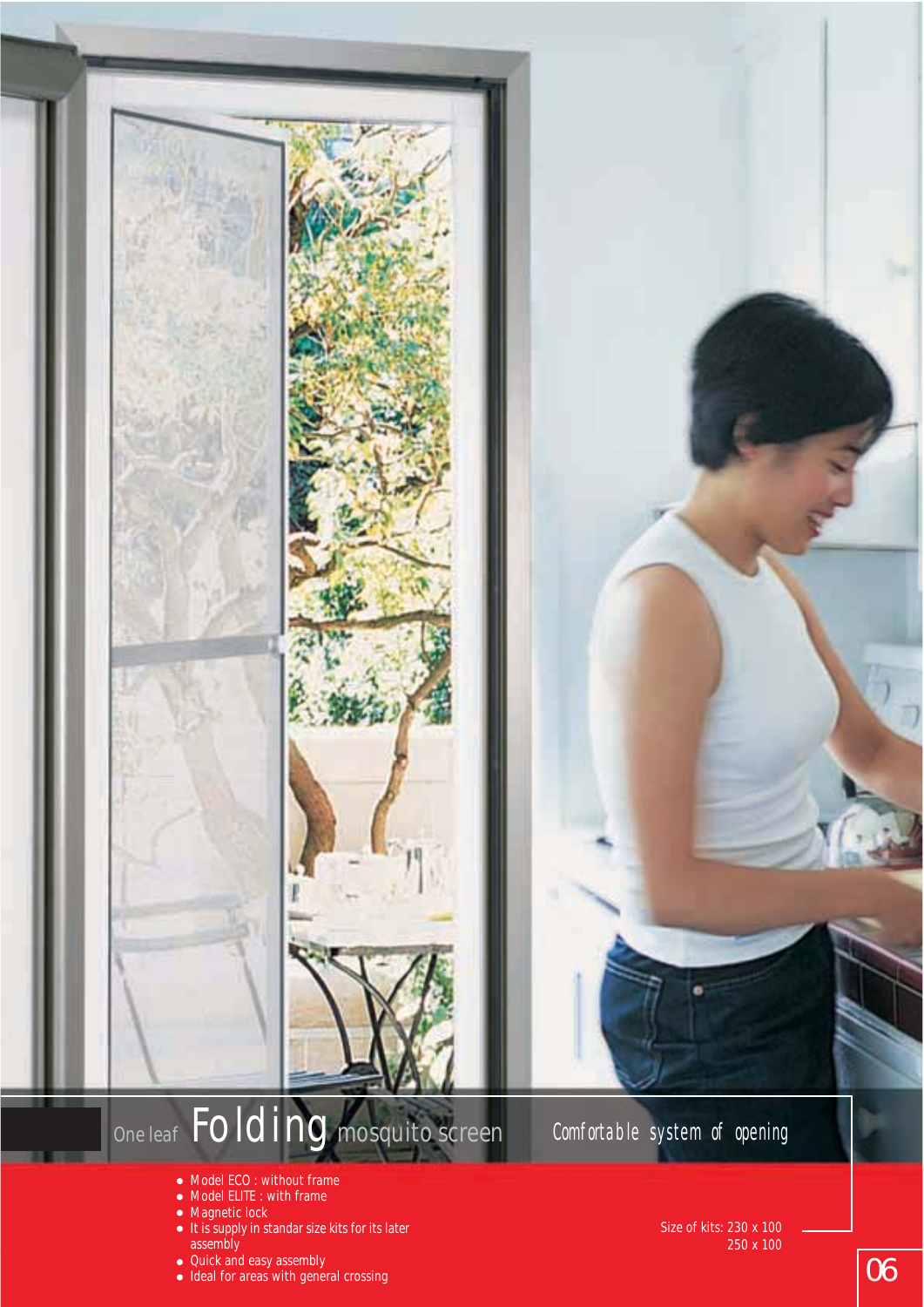#### *Two leaves*Folding*mosquito screen* Standard Kit to make easy its assembly

- Model ECO: without frame
- Model ELITE: with frame
- Magnetic lock
- It is supply in standar size kits for its later assembly
- Quick and easy assembly
- Ideal for areas with general crossing

Size of kits: 230 x 150 250 x 180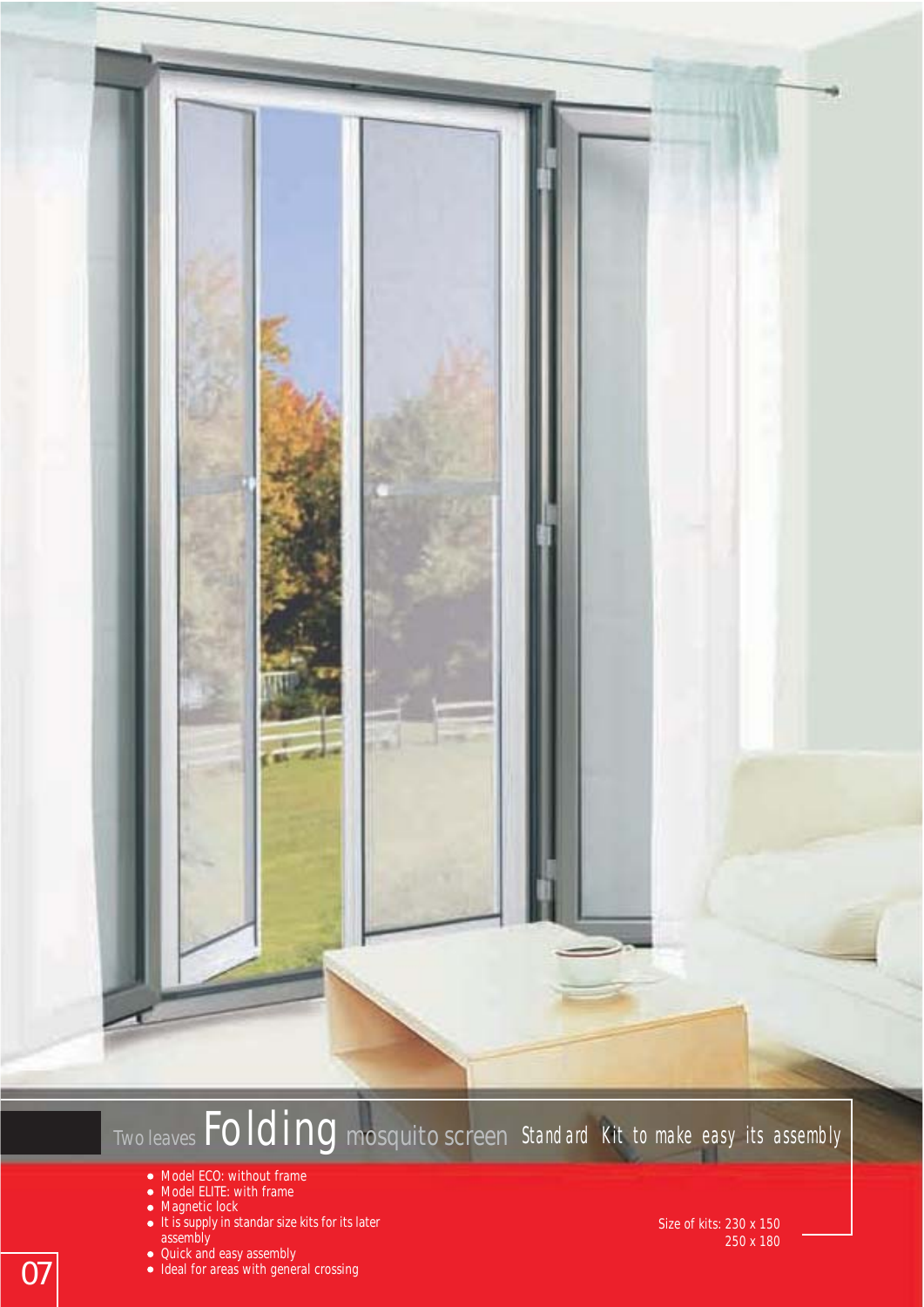# **Quartering**

Mosquitera Pu**erta sencill**a

| Rolling mosquito screen (window)  Pag.10                      |  |
|---------------------------------------------------------------|--|
| Rolling mosquito screen (double window) Pag.11                |  |
| Single door rolling mosquito screen  Pag.12                   |  |
| Double door rolling mosquito screen  Pag.13                   |  |
| Detail of intermediate-stop  Pag.14                           |  |
| Fix mosquito screen • • • • • • • • • • • • • • • • • Pag. 15 |  |
|                                                               |  |
| One leaf folding mosquito screen Eco (Door) - Pag. 17         |  |
| One leaf folding mosquito screen Elite (Door) Pag. 18         |  |
| Two leaves folding mosquito screen Elite (Door) Pag. 19       |  |
|                                                               |  |



4

出来社

 $\frac{1}{48}$ 

 $\frac{1}{2} \psi$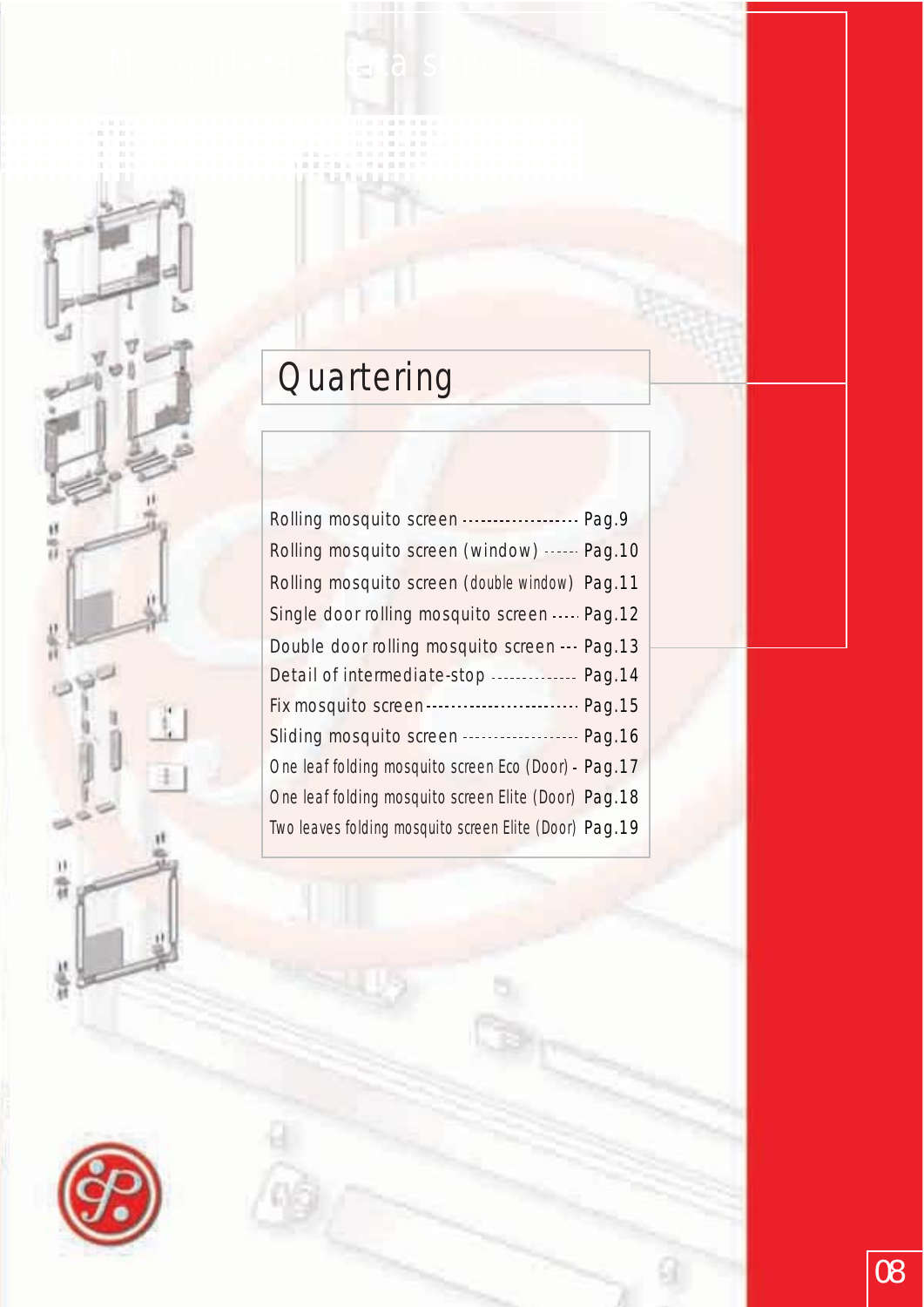### Quartering rolling mosquito screen

----------------------------

*BOX WITH TERMINAL PROFILE AND SCREEN SOLDERED*



*SET OF ACCESSORIES (KIT)*

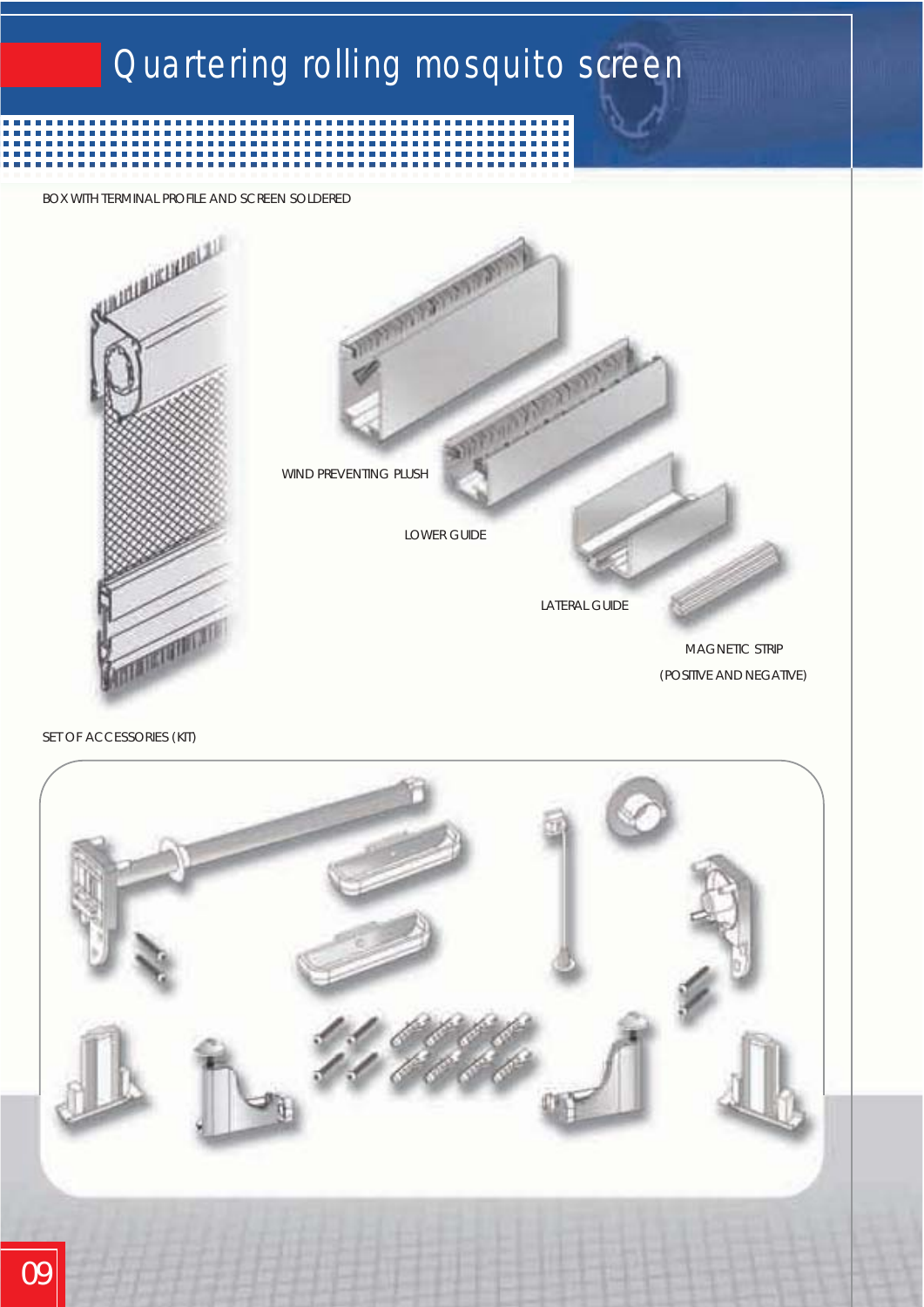# Rolling mosquito screen (window)

----------

 $\Box$ 

n n

........

**EN DE LA** 



| THUY |    |    |  |
|------|----|----|--|
| 180  | 17 | 18 |  |
| 240  |    | 18 |  |

*\* In situations with a lot of wind more tension*

*of spring is recommended.*

| Td.          | <b>COMPONENT</b>               | Ud.            | $\mathbf{Id}$ . |                     |
|--------------|--------------------------------|----------------|-----------------|---------------------|
| $\mathbf{2}$ | End of cap with spring         |                | 12              | <b>Terminal</b> pro |
|              | <b>Ball bearing of spring</b>  |                | 13              | <b>Terminal</b> plu |
| 6            | Axle with screen               |                | 14              | Top of termi        |
|              | Box profile                    |                | 15              | Guide of mo         |
|              | Plush of box profile and guide | 3              | 16              | Coupling ter        |
| 9            | End of cap without spring      |                | 17              | Wind prever         |
| 10           | Handle                         | $\overline{c}$ | 19              | Inox support        |
| 11           | Handle of string               |                |                 |                     |

| Id. | <b>COMPONENT</b>          | Ud. |
|-----|---------------------------|-----|
| 12  | <b>Terminal profile</b>   |     |
| 13  | <b>Terminal plush</b>     |     |
| 14  | Top of terminal profile   |     |
| 15  | Guide of mosquito screen  | 2   |
| 16  | Coupling terminal profile | 2   |
| 17  | Wind preventing plush     | 2   |
| 19  | Inox support              |     |
|     |                           |     |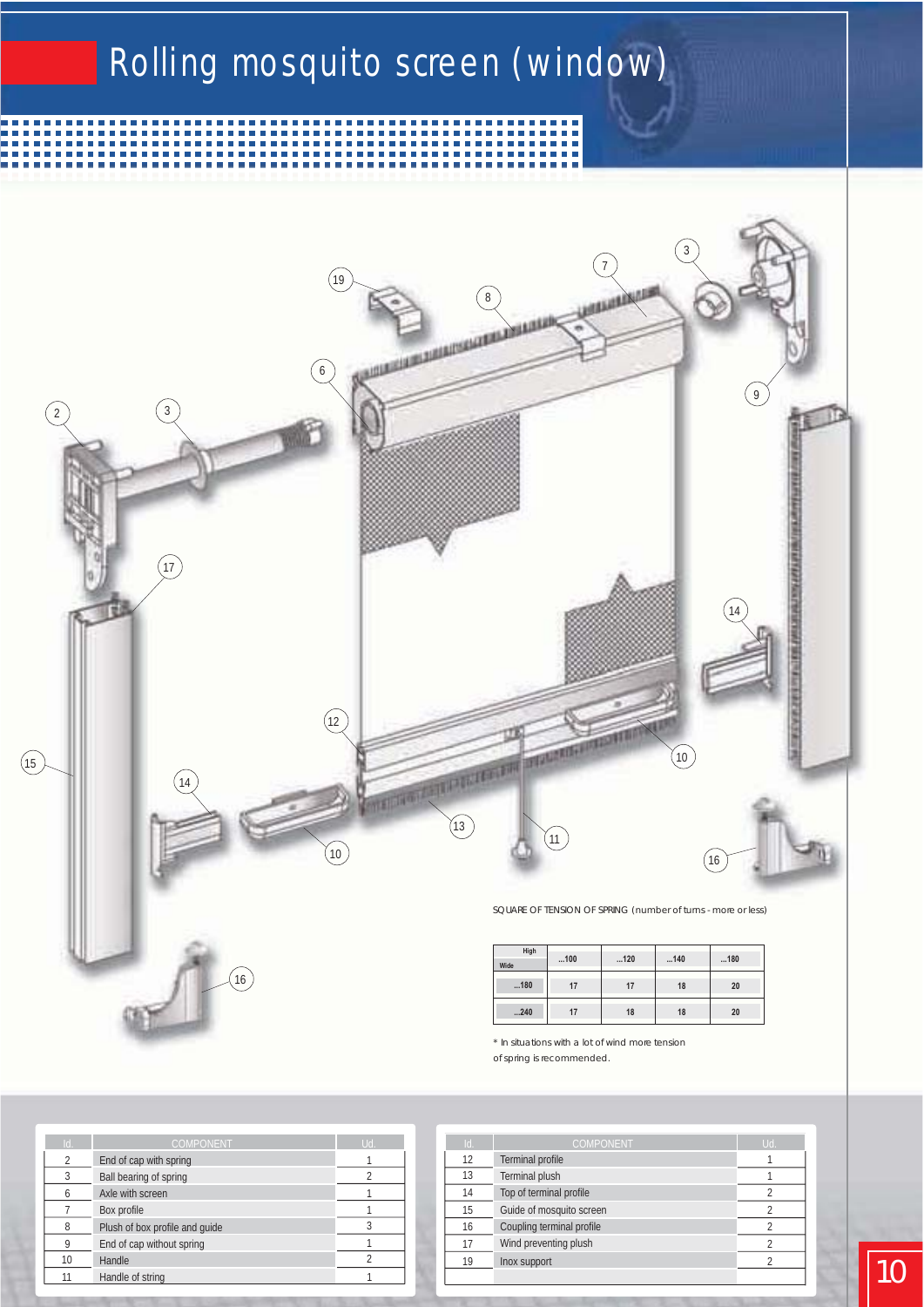### Rolling mosquito screen (double window)



| ٦ħ. | <b>COMPONENTS</b>              | Ud.      | $\mathbf{Id}$ |
|-----|--------------------------------|----------|---------------|
|     | Central end of cap             | $1$ jgo. | 11            |
|     | End of cap with spring         |          | 12            |
| 3   | <b>Ball bearing of spring</b>  |          | 13            |
| 5   | Double guide                   |          | 14            |
|     | Axle with screen               |          | 15            |
|     | Box profile                    |          | 16            |
|     | Plush of box profile and guide |          | 17            |
|     | End of cap without spring      |          | 19            |
| 10  | Handle                         |          |               |

| Id. | <b>COMPONENTE</b>         | Ud.              |
|-----|---------------------------|------------------|
| 11  | Handle of string          | 2                |
| 12  | <b>Terminal profile</b>   | $\boldsymbol{2}$ |
| 13  | <b>Terminal plush</b>     | $\overline{2}$   |
| 14  | Top of terminal profile   |                  |
| 15  | Guide of mosquito screen  | 2                |
| 16  | Coupling terminal profile |                  |
| 17  | Wind preventing plush     |                  |
| 19  | <b>Inox support</b>       |                  |
|     |                           |                  |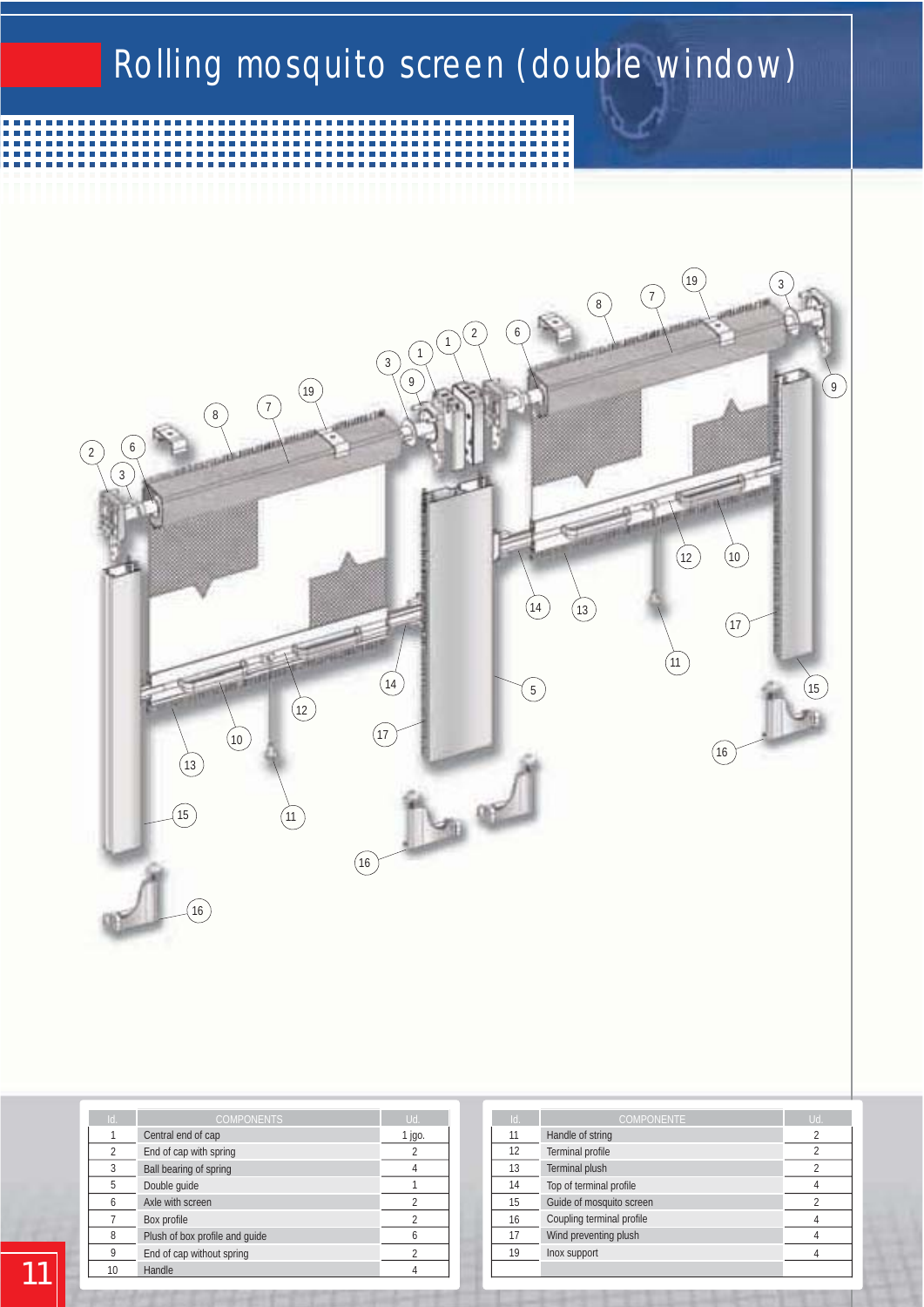# Single door rolling mosquito screen



| $\overline{\text{Id}}$ . | <b>COMPONENTS</b>                       | Ud             |
|--------------------------|-----------------------------------------|----------------|
| $\overline{c}$           | End of cap with spring                  | 1              |
| 3                        | <b>Ball bearing of spring</b>           | $\overline{2}$ |
| 6                        | Axle with screen                        | 1              |
| 7                        | <b>Box</b> profile                      | 1              |
| 8                        | Plush of box profile and guide          | 4              |
| 9                        | End of cap without spring               | 1              |
| 10                       | Handle                                  | $\overline{2}$ |
| 12                       | <b>Terminal profile</b>                 | 1              |
| 14                       | Top of terminal profile                 | $\overline{2}$ |
| 15                       | Guide of mosquito screen                | 1              |
| 17                       | Wind preventing plus H                  | 1              |
| 18                       | Lateral guide                           | 1              |
| 19                       | <b>Inox support</b>                     | $\overline{2}$ |
| 20                       | <b>Positive magnet</b>                  | 1              |
| 21                       | Negative magnet                         | $\mathbf{1}$   |
| 22                       | Lower guide                             | 1              |
| 23                       | Opcional Top of incline profile         | 4              |
| 24                       | Opcional Trim of top of incline profile | 4              |
| 25                       | <b>Opcional Incline profile</b>         | $\overline{2}$ |
| 31                       | Screw of handle                         | $\overline{2}$ |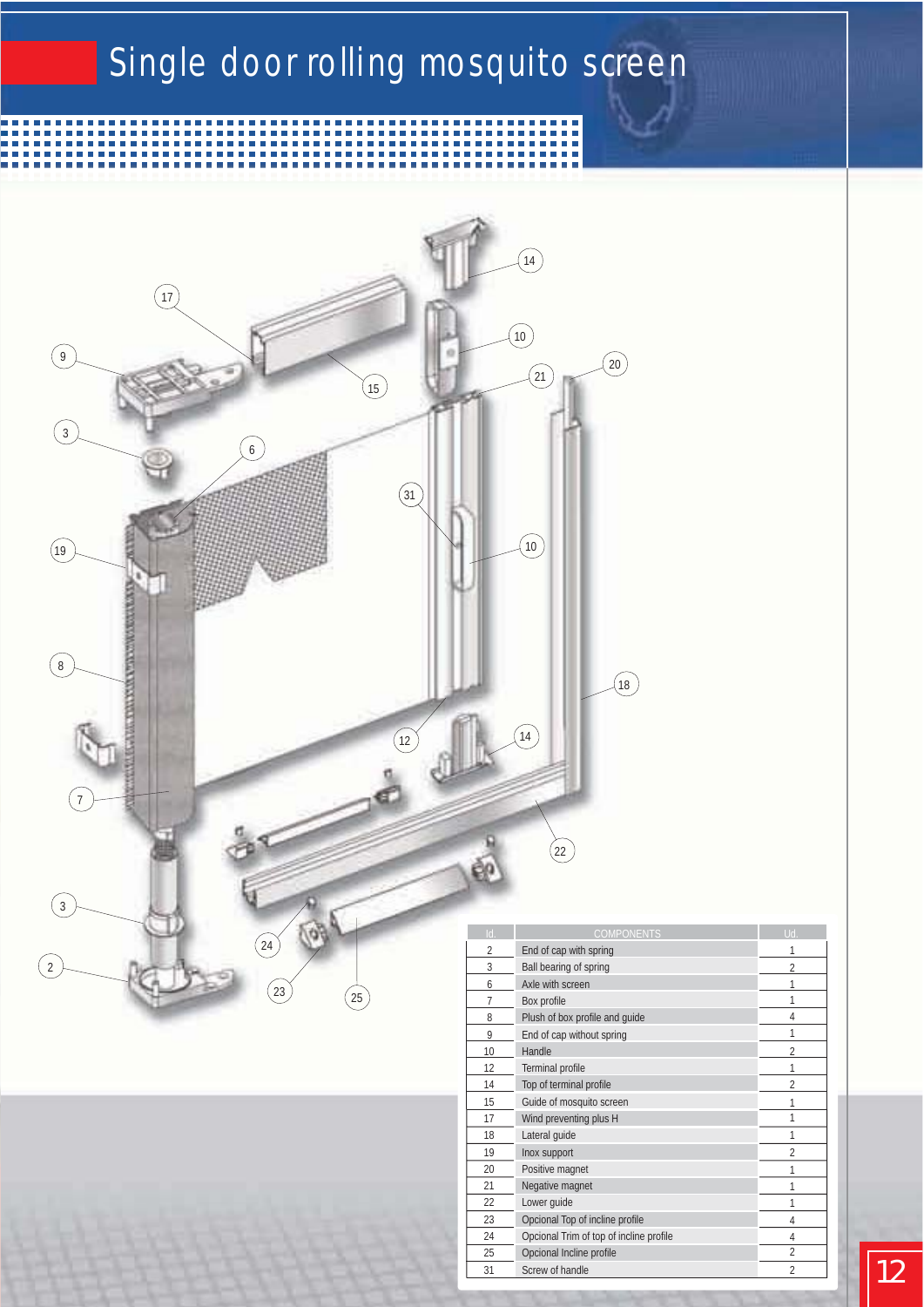#### Double door rolling mosquito screen



31 4 Screw of handle

. . . .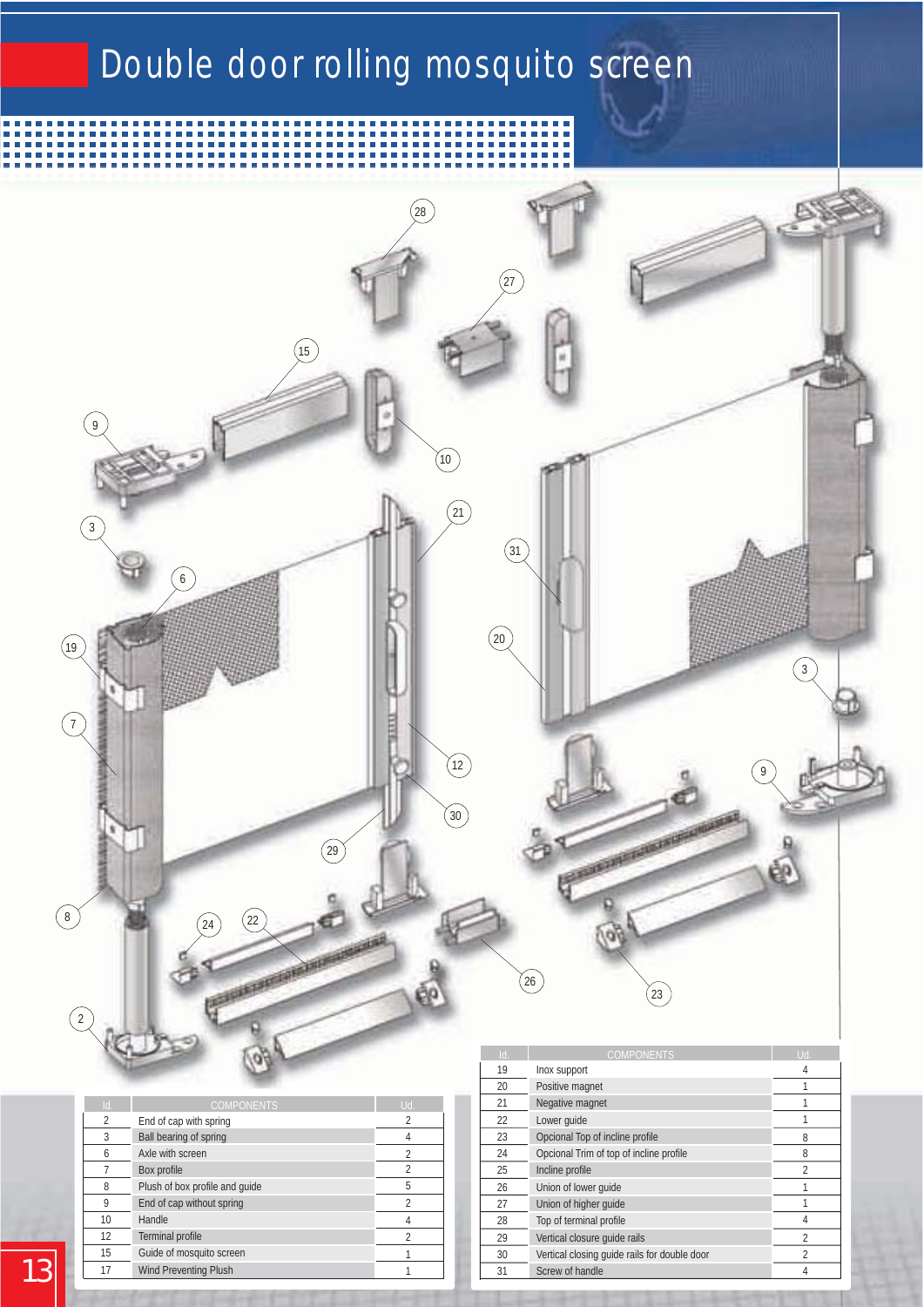## Detail of intermediate-stop

É Ė É Ĺ Ė

Ì. Ì. П Ì.

L Ľ

'n Ħ H Ė ÷ ÷ Ħ



*DETAIL OF UNION SPRING*

 $\blacksquare$ 



*DETAIL OF HANDLE*



| Id. | <b>COMPONENT</b>            | Ud. |
|-----|-----------------------------|-----|
|     | Spring of intermediate-stop |     |
| 10  | Handle                      |     |
| 12  | <b>Terminal profile</b>     |     |
| 15  | Guide of mosquito screen    |     |
| 20  | <b>Positive magnet</b>      |     |
| 21  | Negative magnet             |     |

| <b>COMPONENT</b>            | Ud. |    | <b>COMPONENT</b>                             | Uđ |
|-----------------------------|-----|----|----------------------------------------------|----|
| Spring of intermediate-stop |     | 22 | Lower guide                                  |    |
| Handle                      |     | 26 | Union of lower guide                         |    |
| <b>Terminal profile</b>     |     | 27 | Union of higher guide                        |    |
| Guide of mosquito screen    |     | 29 | Vertical closure guide rails                 |    |
| Positive magnet             |     | 30 | Vertical closing guide rails for double door |    |
| Negative magnet             |     | 31 | Screw of handle                              |    |
|                             |     |    |                                              |    |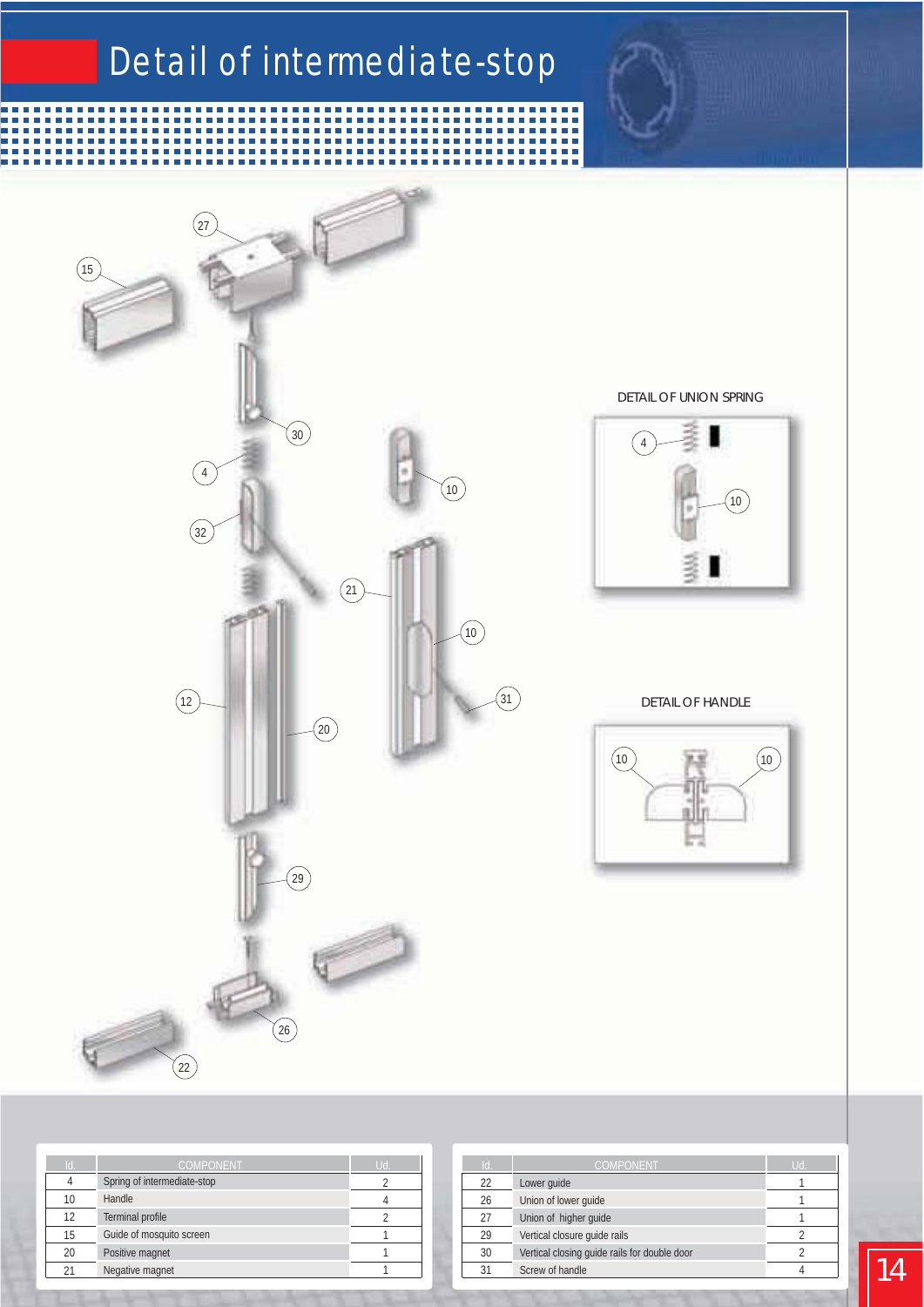# Fix mosquito screen



| Id. | <b>COMPONENT</b>                             | Ud.      |
|-----|----------------------------------------------|----------|
| 41  | Plug (4 mm not incluye)                      | 8        |
| 42  | Plate stainless steel                        |          |
| 43  | It does not include screws $(3.3 \times 19)$ |          |
| 44  | Angle                                        |          |
| 45  | Aluminium profile                            |          |
| 46  | <b>Plush</b>                                 | $\cdots$ |
| 47  | <b>Fiberglass</b>                            | $\cdots$ |
| 48  | Neoprenrubber                                | $\cdots$ |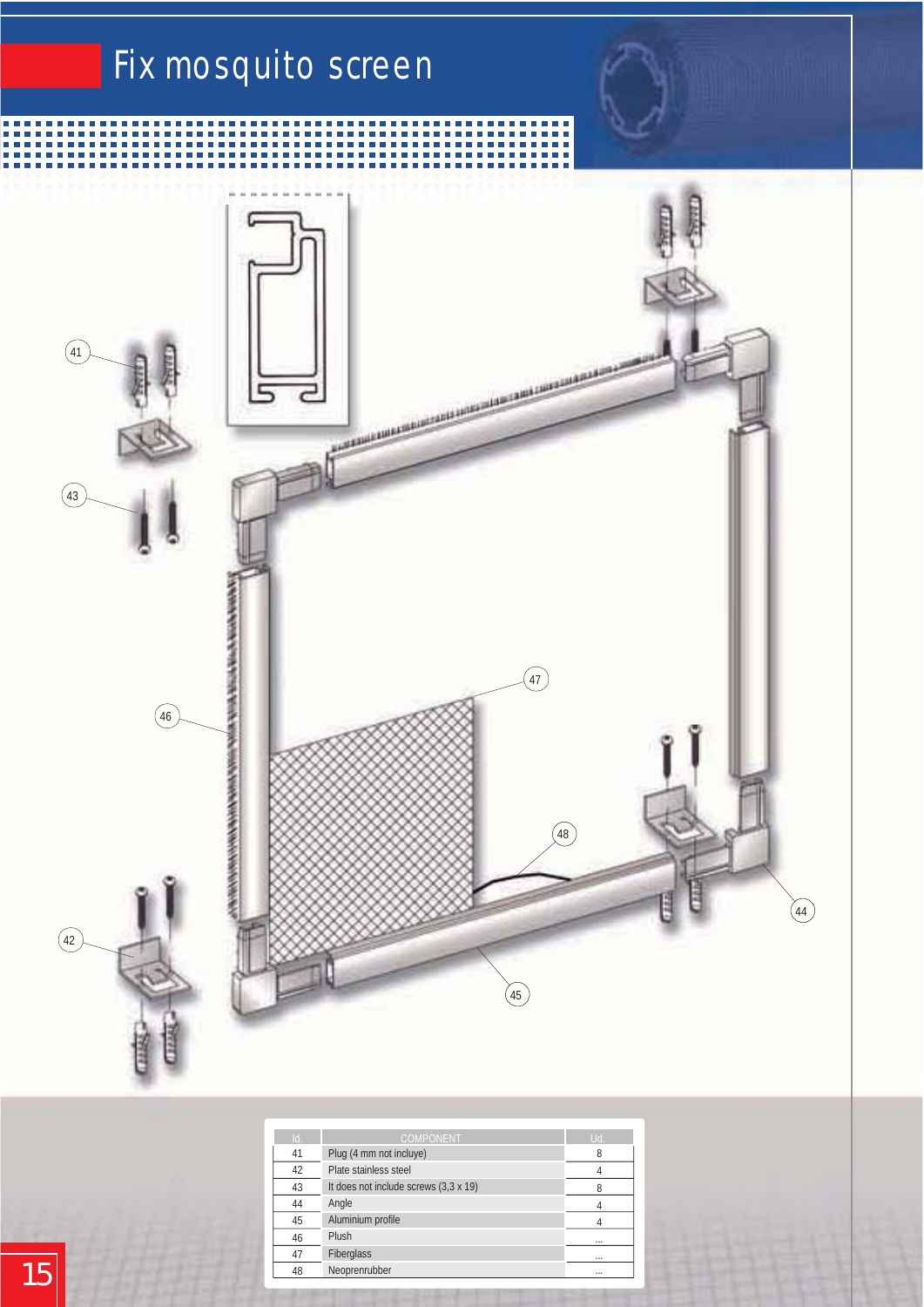

| Id. | <b>COMPONENT</b>           | Ud.      |
|-----|----------------------------|----------|
| 51  | Superior angle             | 2        |
| 52  | Mosquito screen profile    |          |
| 53  | <b>Bottom</b> angle        |          |
| 54  | <b>Black Neoprenrubber</b> | $\cdots$ |
| 55  | <b>Plush</b>               |          |
| 56  | <b>Fiberglass</b>          |          |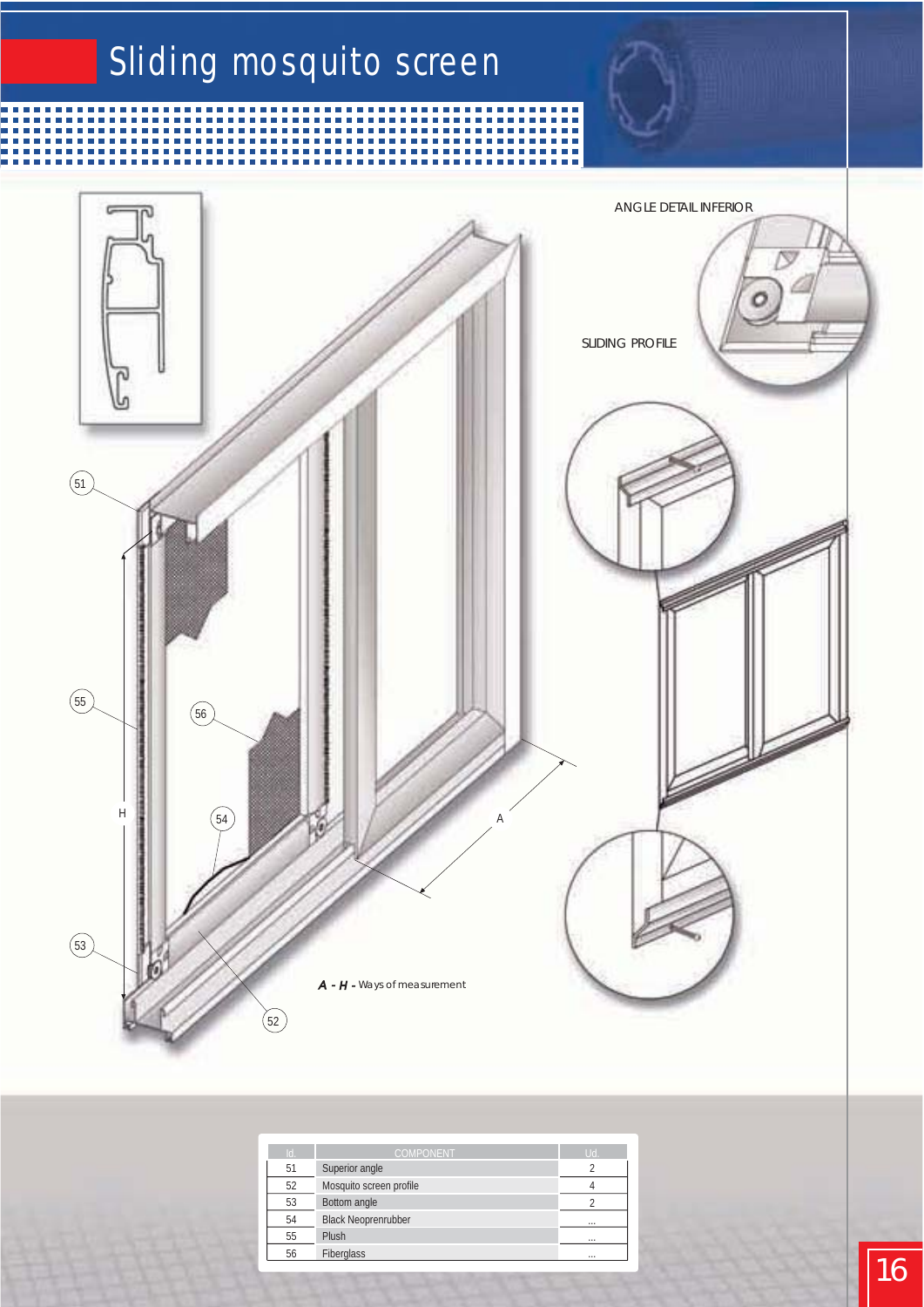## Eco 1 leaf mosquito screen (without frame)



| Id. | <b>COMPONENT</b>           | Ud.      |
|-----|----------------------------|----------|
| 61  | Door profile               | 3        |
| 62  | Bottom profile             |          |
| 63  | Intermediate profile       |          |
| 64  | Hinge                      |          |
| 65  | Angle profile              |          |
| 66  | Top square profile         |          |
| 67  | <b>Balck Neoprenrubber</b> | $\cdots$ |

| $\mathbf{Id}$ . | <b>COMPONENT</b>                   | Ud. |
|-----------------|------------------------------------|-----|
| 68              | Din $7505-a4x30$                   | 25  |
| 69              | Plug 5 x 25 mosquito screens guide | 11  |
| 70              | Cylindrical cap                    |     |
| 71              | <b>Plush 4.8X 20</b>               |     |
| 72              | <b>Magnet strip</b>                |     |
| 73              | Cross profile                      |     |
| 74              | Clinch $4 \times 12$               |     |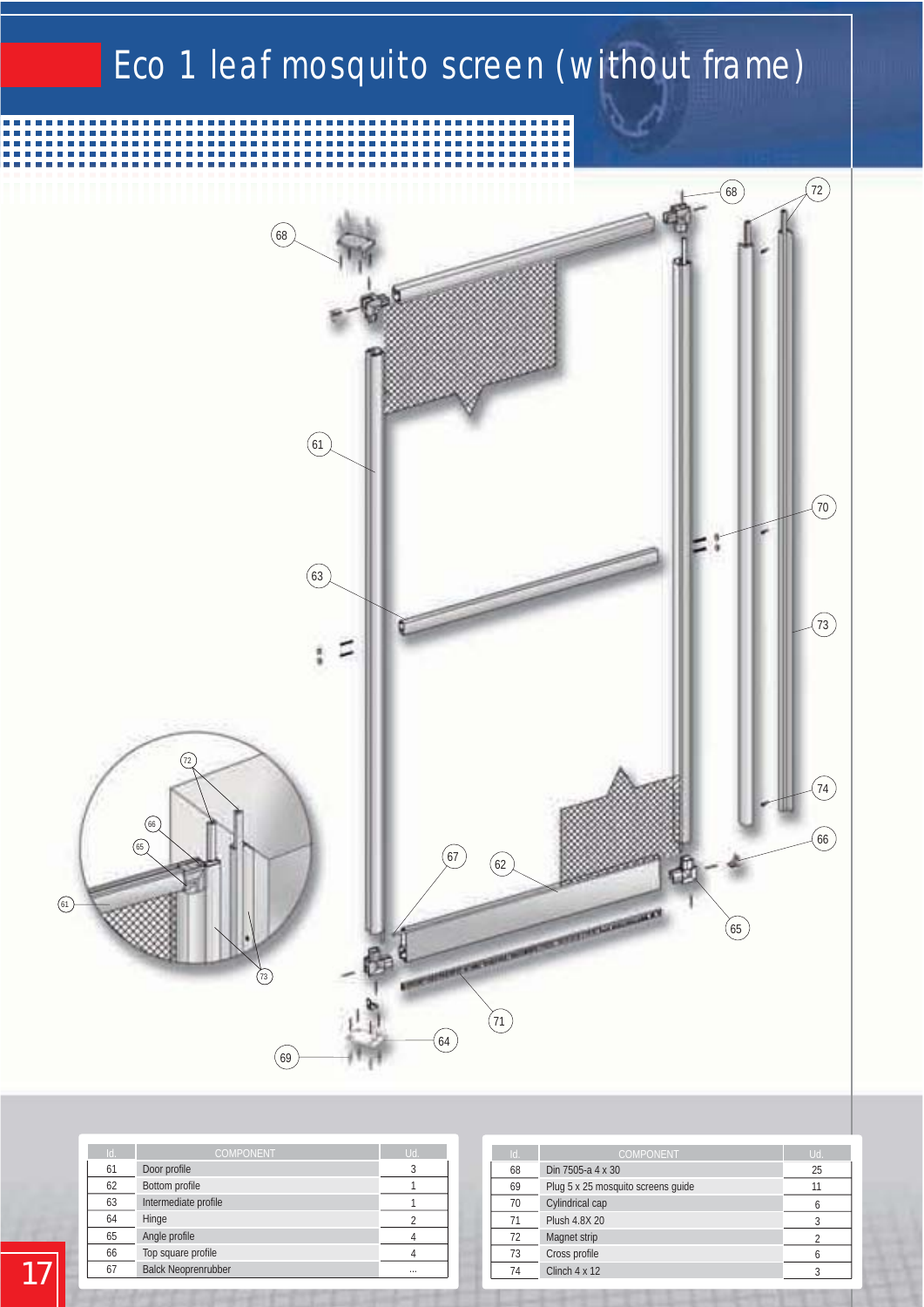#### Elite 1 leaf mosquito screen (with frame)



| $\mathbf{Id}$ . | <b>COMPONENT</b>      | Ud. |
|-----------------|-----------------------|-----|
| 81              | Door profile          | 3   |
| 82              | <b>Bottom</b> profile |     |
| 83              | Intermediate profile  |     |
| 84              | Frame profile         |     |
| 85              | Angle profile         |     |
| 86              | Top square profile    |     |
| 87              | Hinge                 | 2   |
| 88              | Square frame          |     |

| <b>COMPONENT</b>                    | Ud. |
|-------------------------------------|-----|
| <b>Black Neoprenrubber</b>          |     |
| Din 7505-a 4 x 30                   | 24  |
| Plugs 4 x 25 mosquito screens guide | 6   |
| Cylindrical cap 11                  |     |
| <b>Plush 4.8X 20</b>                |     |
| <b>Magnet strip</b>                 |     |
| Elite spring                        |     |
|                                     |     |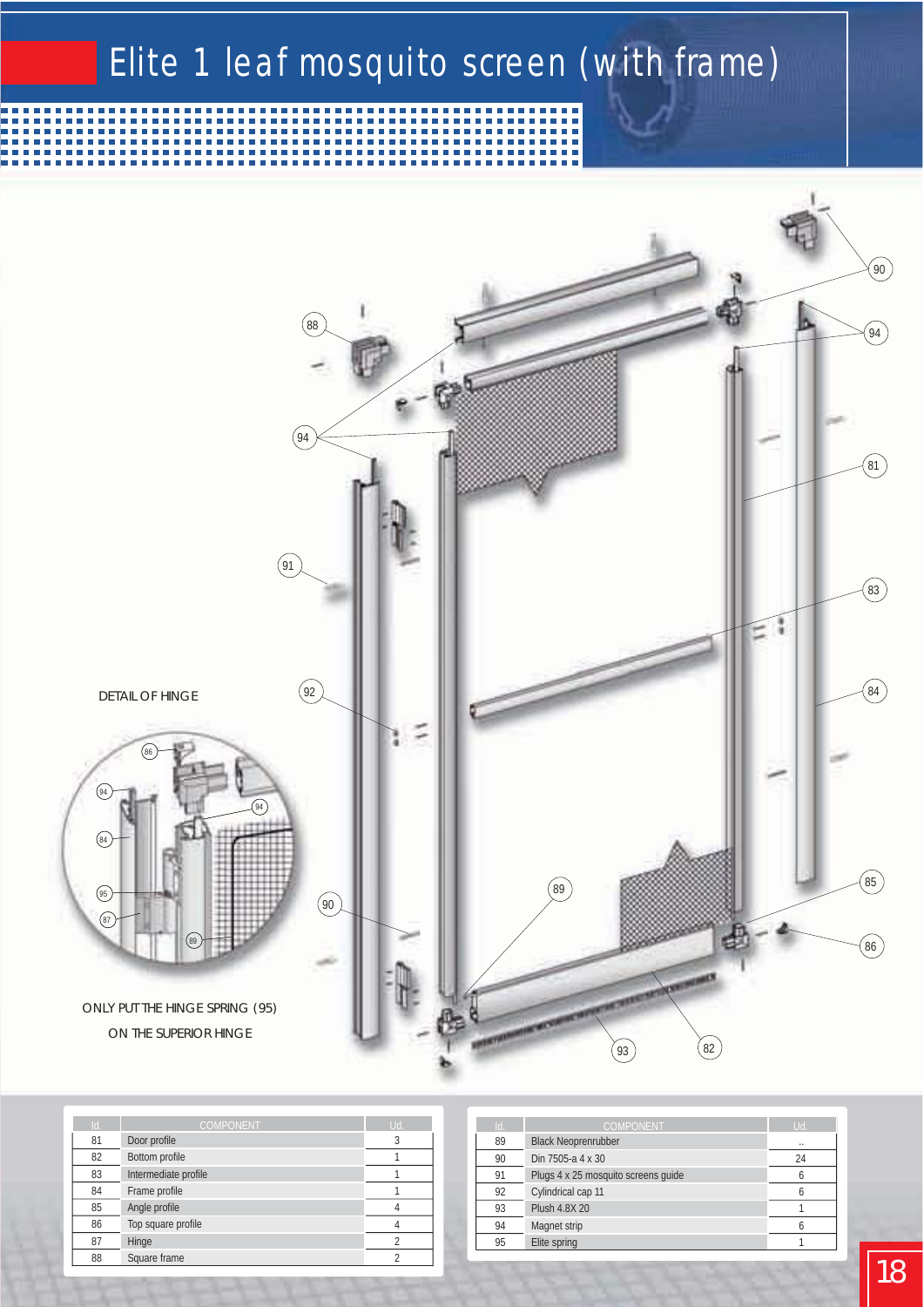

|     | <b>COMPONENT</b>           | Ūď       | $\sim$ | <b>COMPONENT</b>                    | Ud |
|-----|----------------------------|----------|--------|-------------------------------------|----|
| 101 | Door profile               | 6        | 110    | Din 7505-a 4 x 30                   | 39 |
| 102 | Bottom profile             |          | 111    | Plugs 5 x 25 mosquito screens guide |    |
| 103 | Intermediate profile       | $\Omega$ | 112    | <b>Cylindrical Top 11</b>           | 12 |
| 104 | Frame profile              |          | 113    | <b>Plush 4.8X 20</b>                |    |
| 105 | Angle profile              |          | 114    | Din 914 M5 x 8                      | 16 |
| 106 | Top square profile         | 8        | 115    | <b>Magnet strip</b>                 |    |
| 107 | Hinge                      |          | 116    | Cross profile                       |    |
| 108 | Square frame               | $\Omega$ | 117    | <b>Magnet strip</b>                 |    |
| 109 | <b>Black Neoprenrubber</b> |          | 118    | Clinch $4 \times 12$                |    |
|     |                            |          |        |                                     |    |

| Id. | <b>COMPONENT</b>                    | Ud.              |
|-----|-------------------------------------|------------------|
| 110 | Din 7505-a 4 x 30                   | 39               |
| 111 | Plugs 5 x 25 mosquito screens guide | 7                |
| 112 | <b>Cylindrical Top 11</b>           | 12               |
| 113 | <b>Plush 4.8X 20</b>                | $\boldsymbol{2}$ |
| 114 | Din 914 M5 x 8                      | 16               |
| 115 | <b>Magnet strip</b>                 | 7                |
| 116 | Cross profile                       | $\boldsymbol{2}$ |
| 117 | <b>Magnet strip</b>                 | $\boldsymbol{2}$ |
| 118 | Clinch $4 \times 12$                | 6                |
| 119 | Elite spring                        | $\boldsymbol{2}$ |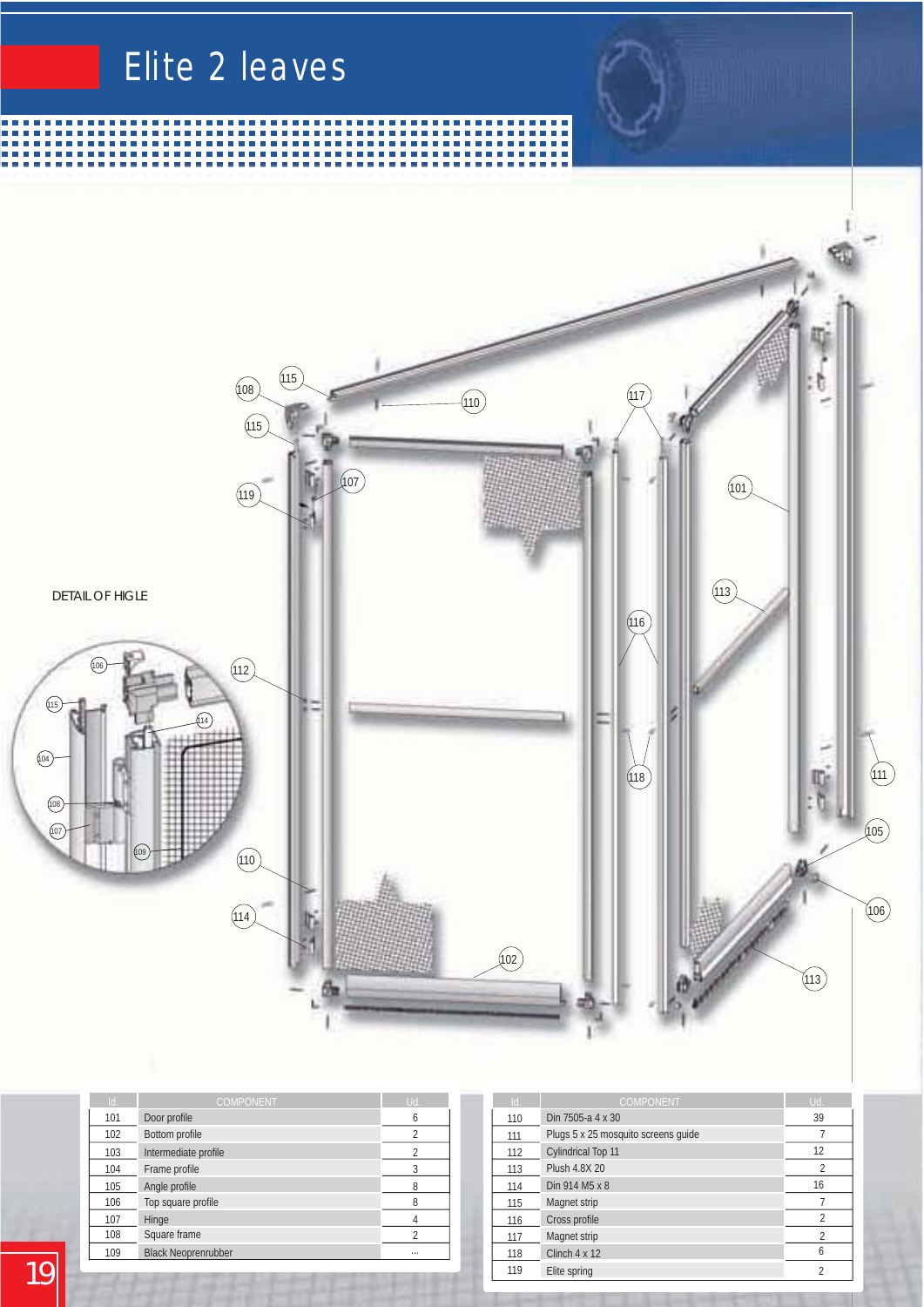